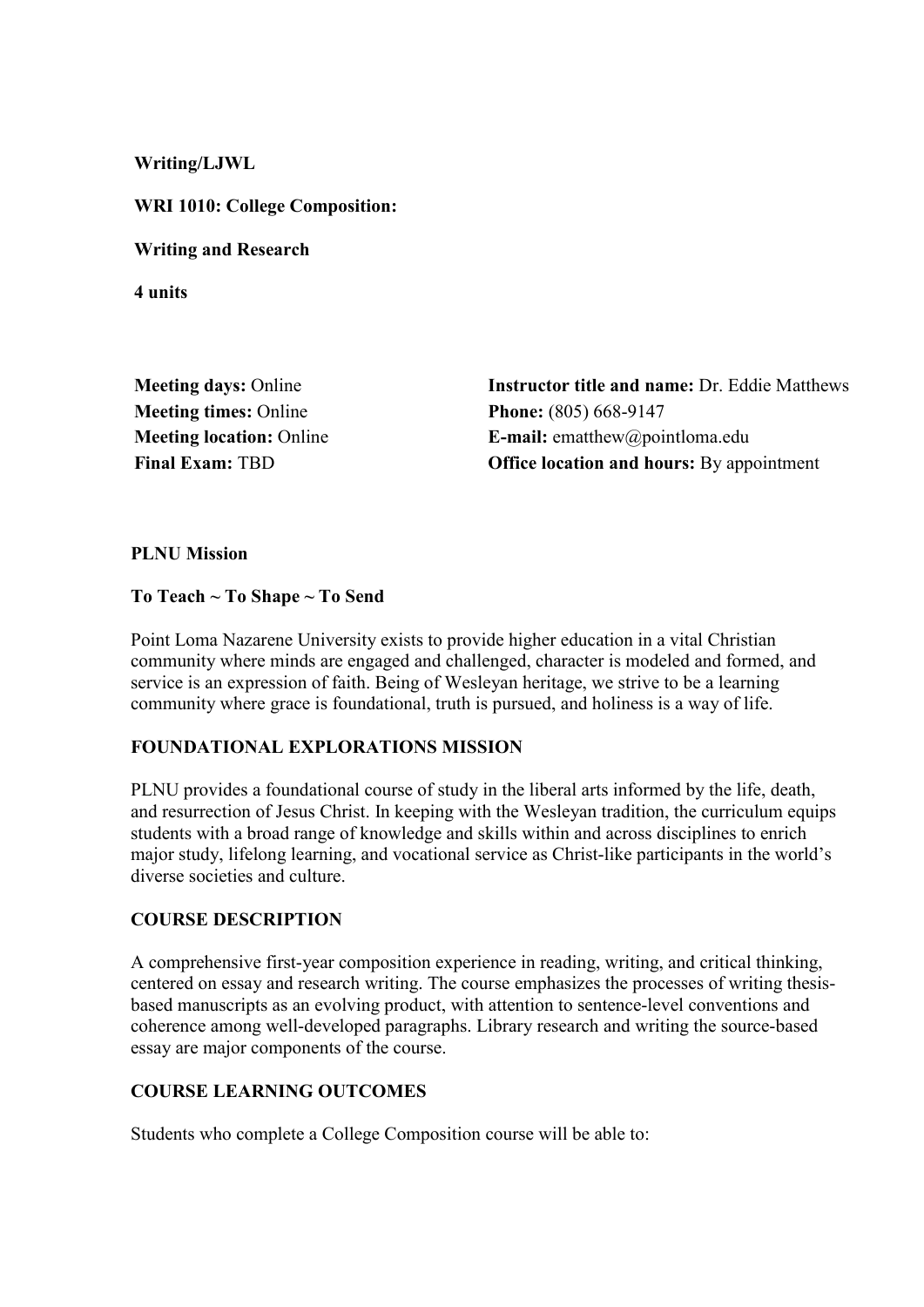- 1. Apply (application) English language conventions in various genres of academic writing.
- 2. Demonstrate (application) knowledge of the stages of the writing process in academic writing: planning, drafting, organizing, composing, revising, and editing.
- 3. Evaluate (analysis) and utilize rhetorical modes of organization to create written compositions.
- 4. Evaluate (analysis) online sources of information for valid authority and expertise.
- 5. Apply (application) documentation formats to cite research in written compositions.
- 6. Analyze (analysis) texts to determine point-of-view, differing perspectives, tone, purpose, audience, and theme.

# **COURSE CREDIT HOUR INFORMATION**

In the interest of providing sufficient time to accomplish the stated Course Learning Outcomes, this class meets the PLNU credit hour policy for a 4 unit class delivered over 15 weeks. It is anticipated that students will spend a minimum of 37.5 participation hours per credit hour on their coursework. For this course, students will spend an estimated 150 total hours meeting the course learning outcomes. The time estimations are provided in the Canvas modules.

# **STATE AUTHORIZATION**

State authorization is a formal determination by a state that Point Loma Nazarene University is approved to conduct activities regulated by that state. In certain states outside California, Point Loma Nazarene University is not authorized to enroll online (distance education) students. If a student moves to another state after admission to the program and/or enrollment in an online course, continuation within the program and/or course will depend on whether Point Loma Nazarene University is authorized to offer distance education courses in that state. It is the student's responsibility to notify the institution of any change in his or her physical location. Refer to the map on [State Authorization](https://www.pointloma.edu/offices/office-institutional-effectiveness-research/disclosures) to view which states allow online (distance education) outside of California.

# **ASSIGNMENT DESCRIPTIONS**

### **Essay Assignments Overview**

The intention for your essay assignments is to write engaging, lively, persuasive texts that test theoretical boundaries, take calculated risks, and make arguments based on substantiated evidence. In order to accomplish these writing goals, you must make warranted and qualified statements based on appropriate grounding, include backing by valid authorities, and link your assertions logically and coherently.

### **Essay Assignments**

| Essay $1 -$ Diagnostic Essay   | $(3-4$ pages) |
|--------------------------------|---------------|
| Essay $2$ – Narrative Argument | $(3-4$ pages) |
| Essay $3$ – Compare/Contrast   | $(3-4$ pages) |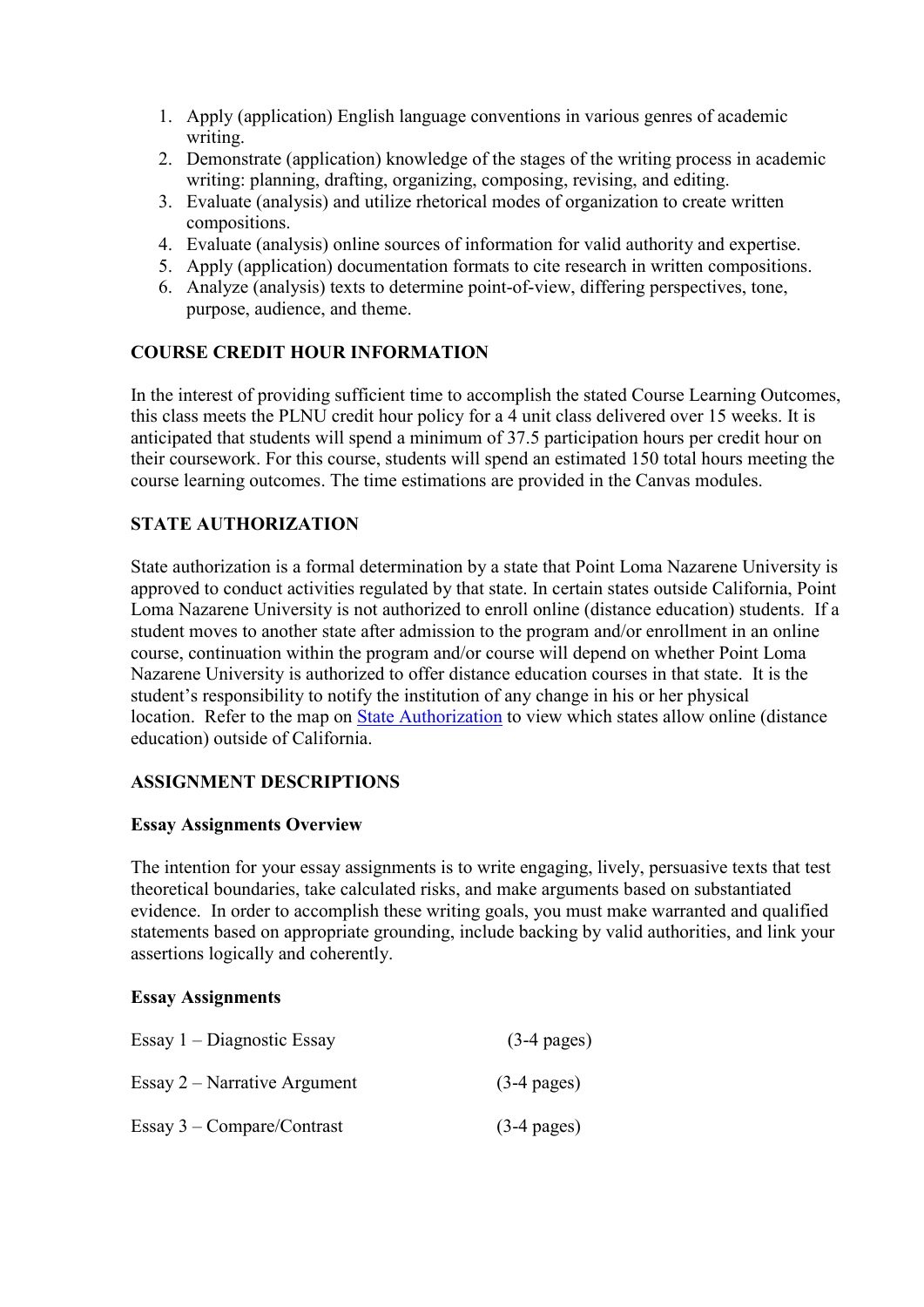| Essay $4$ – Cause $\&$ Effect                                    | $(4$ pages-4.5 pages) |
|------------------------------------------------------------------|-----------------------|
| Essay $5$ – Problem & Solution Research Paper (8 pages-10 pages) |                       |

Essay 6 – Final Exam Essay (3-4 pages)

#### **Paper Format**

An **MLA formatted template is available for you to use in Canvas.** Papers are written in MLA Style. Hardcopy papers are stapled and all papers are typed and double-spaced. Submit assignments in black ink on 8.5"x11" white paper. Use a non-decorative 12-point font, such as Times New Roman, and use 1" margins. Please do not include title pages. Include page numbers. Use the MLA website or a current MLA style guide for style, grammar, format and citation questions. For example, see: [Purdue OWL](https://owl.english.purdue.edu/owl/resource/747/01/)

#### **Conference Sessions**

Conference sessions are a required component of the course. In order to participate, sign up for the conferences by way of sign-up sheets on Canvas.

#### **Peer Reviews**

Peer reviews (peer edits) provide readers the opportunity to see what peers are writing and to practice feedback-giving skills. It will also give writers an opportunity to receive constructive criticism and consider that criticism as they revise their manuscripts. Thoughtful selfassessment and peer reviews of manuscripts are important to your success and to that of your classmates. Remember when you complete a peer review that the process of asking honest questions about the meaning and intentions of your fellow writer develops inside you a new awareness of what it takes to communicate effectively in the essay.

### **Evaluation of Papers**

The following questions will be considered when papers are evaluated and graded. All questions may not be relevant to each assignment.

- Does the paper respond to the various parts of the prompt?
- Does the paper make an argument?
- Is the claim clear and plausible? Is it stated and contextualized effectively?
- Is there sufficient and relevant evidence to ground the claim?
- Does the paper effectively select and use material from the course readings to support and validate the analysis? Does it summarize, paraphrase, and quote effectively?
- Does the paper use all relevant details from the readings both to support the claim and to provide a context for the case being made? Does it ignore material that should be taken into account?
- Does the paper demonstrate an awareness of how the argument being proposed fits into the larger set of claims made about the topic in our course readings?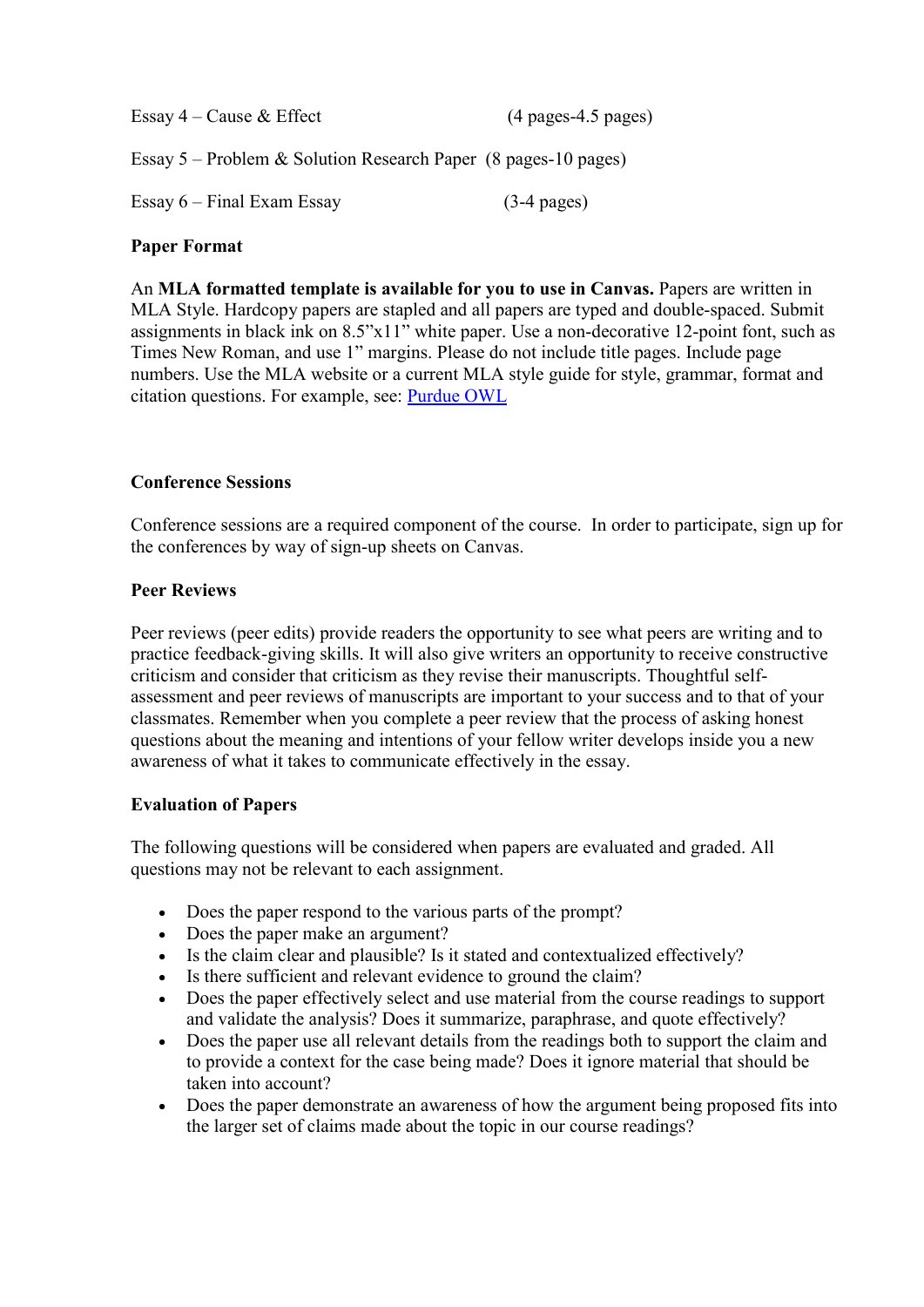- Does the paper work through the complexities of the material (as opposed to oversimplifying or overgeneralizing)?
- Is the paper well organized?
- Does it cite material from the sources using MLA documentation style?
- Are there sentence structure problems or grammatical errors that interfere with the meaning?

### **Evaluation Standards**

- An "A" essay demonstrates excellent work. It has something to say and says it well. It develops its argument clearly and consistently, demonstrating a complex understanding of the assignment, and does so using varied sentence structure. It often rises above other essays with particular instances of creative or analytical sophistication. There may be only minor and/or occasional grammatical errors.
- A "B" essay demonstrates good work. It establishes a clear claim and pursues it consistently, demonstrating a good understanding of the assignment. There may be some mechanical difficulties, but not so many as to impair the clear development of the main argument. While a "B" essay is in many ways successful, it lacks the originality and/or sophistication of an "A" essay.
- A "C" essay demonstrates adequate work. It establishes an adequate grasp of the assignment and argues a central claim. In addition, the argument may rely on unsupported generalizations or insufficiently developed ideas. It may also contain grammatical errors.
- Work that earns a grade of "D" or "F" is often characterized by the following problems: it fails to demonstrate an adequate understanding of the assignment; it fails to articulate an adequate argument; and/or it contains significant grammatical problems.

### **REQUIRED TEXTS AND RECOMMENDED STUDY RESOURCES**

Cooley, Thomas. *Back to the Lake: A Reader for Writers*. 3rd ed., W.W. Norton and Co., 2015.

"The St Martin's Handbook" ISBN: 9781319120252

Ross, Kathryn. Black Was Not A Label. Pronto, 2019. ISBN: 978-1732231825

### **ASSESSMENT AND GRADING**

#### **Point Distribution**

#### **Grade scale**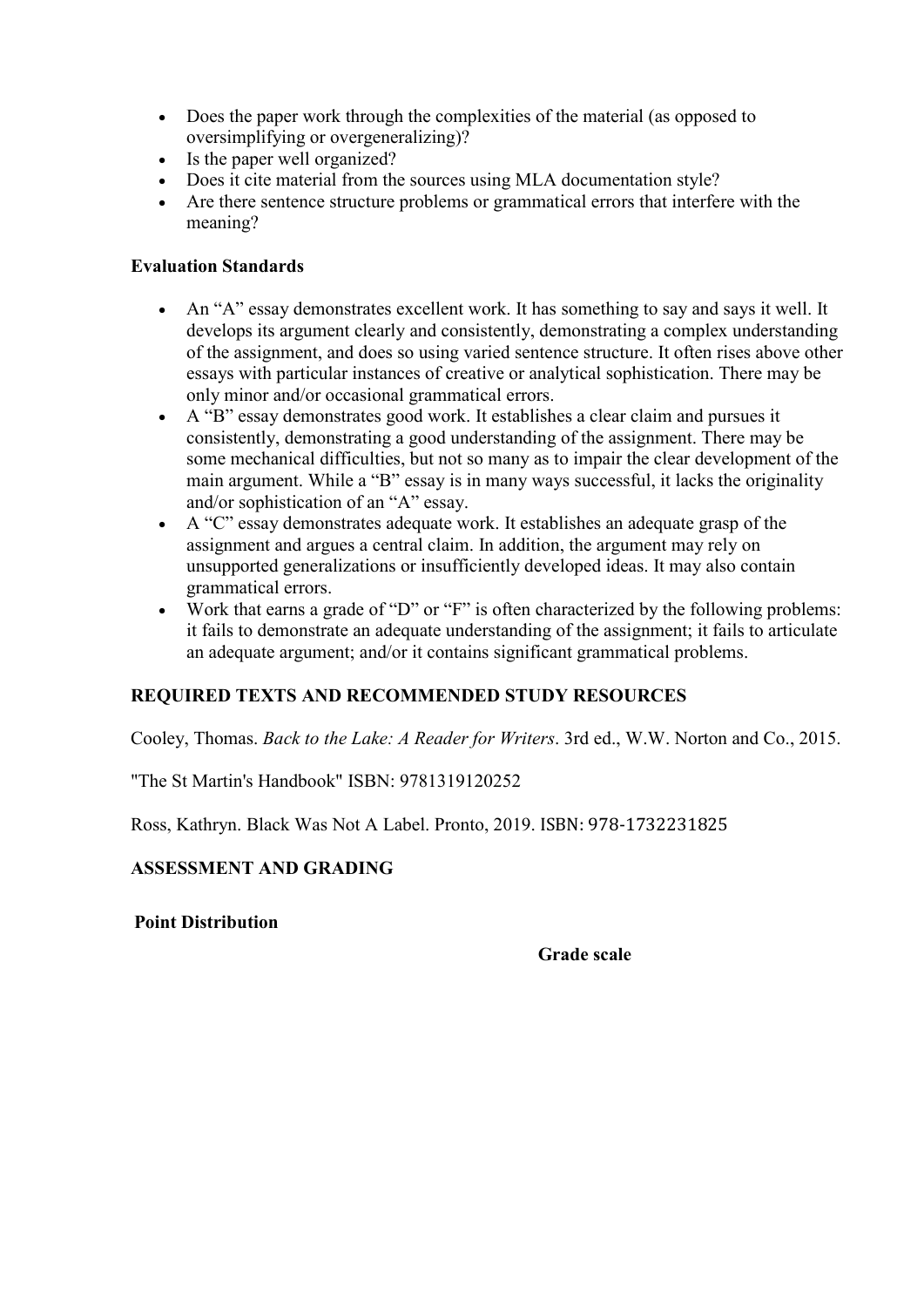| 250                     | Assignments                |               |               |
|-------------------------|----------------------------|---------------|---------------|
| 100                     | Narrative Argument Essay   |               |               |
| 100                     | Compare/Contrast Essay     |               |               |
| 250                     | Problem and Solution Essay | $A=93-100$    | $C = 73 - 76$ |
| 100                     | Presentation               | $A = 92 - 90$ | $C = 70-72$   |
| 100                     | Rough Drafts               | $B+=87-89$    | $D+=67-69$    |
| 100<br>Final Exam Essay |                            | $B = 83 - 86$ | $D=63-66$     |
|                         | $B = 80 - 82$              | $D = 60 - 62$ |               |
| Total Points: 1000      |                            | $C+=77-79$    | $F=0-59$      |
|                         |                            |               |               |

### **INCOMPLETES AND LATE ASSIGNMENTS**

All assignments are to be submitted/turned in by the beginning of the class session when they are due—including assignments posted in Canvas. Your grade for the assignment will be reduced by 10% for each day it is late. After three days, it cannot be submitted for credit.

### **FINAL EXAMINATION POLICY**

Successful completion of this class requires taking the final examination **on its scheduled day**. The final examination schedule is posted on the [Class Schedules](http://www.pointloma.edu/experience/academics/class-schedules) site. No requests for early examinations or alternative days will be approved.

NOTE: The following policies are to be used without changes:

### **PLNU COPYRIGHT POLICY**

Point Loma Nazarene University, as a non-profit educational institution, is entitled by law to use materials protected by the US Copyright Act for classroom education. Any use of those materials outside the class may violate the law.

### **WRITER'S STUDIO**

Your SAT, ACT, and first diagnostic essay score will reveal your strengths and weaknesses as a writer, thinker, and communicator on the college entry level. Your exam scores and your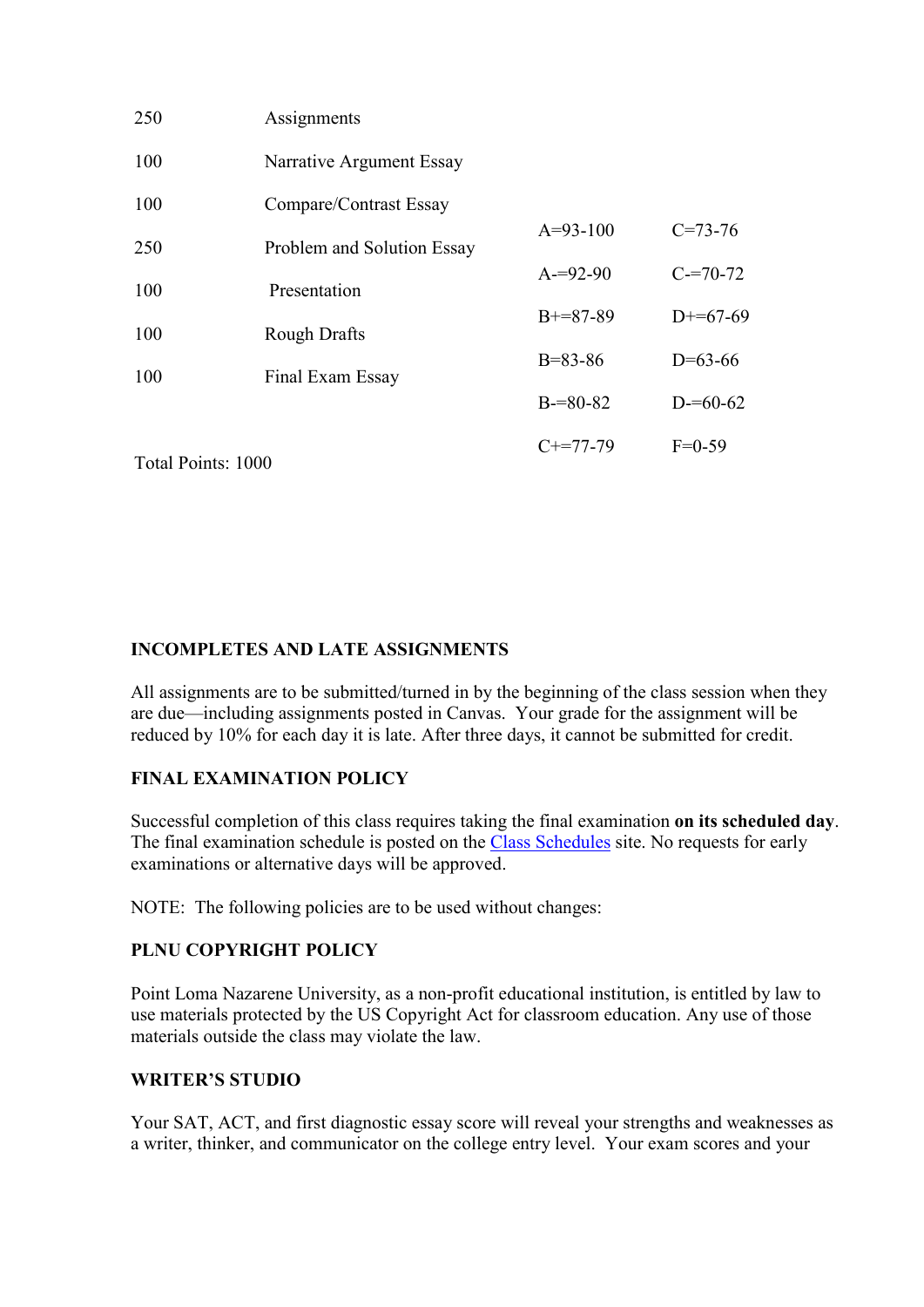professor's discretion will determine whether or not you will benefit the most by enrolling in WRI 097 which is the Writing Skills Tutorial held in the Writers' Studio. If your scores reveal that you need to enroll in WRI 097, you will fulfill the requirements by working on your writing skills with trained tutors in the Writers' Studio once-a-week for a minimum of 10 weeks starting within the first few weeks of the semester. You will be required to attend an introductory session to the Studio the second week of classes. During that session you will sign-up for a time to work with a tutor throughout the semester. The writing assignments you work on in the Writers' Studio will be writing assignments assigned in this writing course. Students who work in the Studio benefit greatly from the time spent working alongside a pedagogically trained fellow writer.

The fee for the tutorial, WRI 097, is \$150.00. Should you discover you have the privilege of attending the Studio, know that the \$150.00 lab fee replaces a 3 unit, not-for-college credit, \$2,600.00 course your scores would have previously required you to take. Failure to complete WRI 097 will result in a failing grade in WRI 115.

### **TUTORIAL SERVICES**

The PLNU Tutorial Center is available free of charge for all current undergraduate PLNU students. It offers tutoring for most subjects, as well as general help with paper editing, study skills, etc. The Tutorial Center is located on the south end of Bond Academic Center, next to the Study Abroad offices. The Tutorial Centers is open Monday-Thursday from 8:00AM until 9:00PMand Friday from 8:00AM until 3:00PM. Please note that the Tutorial Center is closed from 9:30-10:30AM, Monday, Wednesday, and Friday, and 5:00-6:00PM every evening. Tutoring is available by appointment only, and appointments must be made at least one day in advance. Appointments may be arranged in person at the Tutorial Center, over the phone at (619) 849-2593, or via email at TutorialServices@pointloma.edu.

### **PLNU ACADEMIC HONESTY POLICY**

Students should demonstrate academic honesty by doing original work and by giving appropriate credit to the ideas of others. Academic dishonesty is the act of presenting information, ideas, and/or concepts as one's own when in reality they are the results of another person's creativity and effort. A faculty member who believes a situation involving academic dishonesty has been detected may assign a failing grade for that assignment or examination, or, depending on the seriousness of the offense, for the course. Faculty should follow and students may appeal using the procedure in the university Catalog. See [Academic Policies](https://catalog.pointloma.edu/content.php?catoid=41&navoid=2435#Academic_Honesty) for definitions of kinds of academic dishonesty and for further policy information.

### **PLNU ACADEMIC ACCOMMODATIONS POLICY**

While all students are expected to meet the minimum standards for completion of this course as established by the instructor, students with disabilities may require academic adjustments, modifications or auxiliary aids/services. At Point Loma Nazarene University (PLNU), these students are requested to register with the Disability Resource Center (DRC), located in the